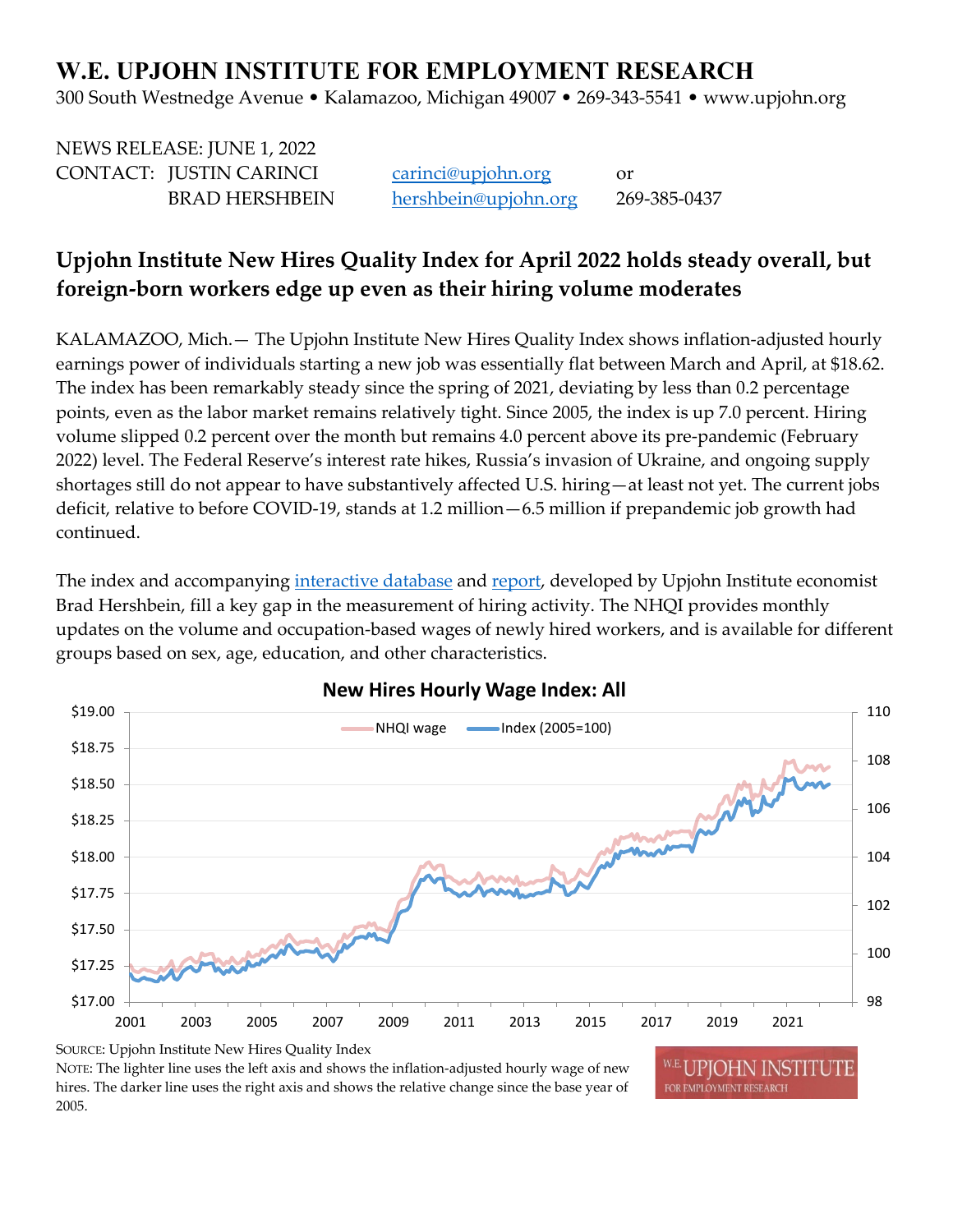For this month's release, we return to hiring trends for native and foreign-born workers. The foreign-born had experienced larger employment losses than natives in the early stages of the pandemic, mostly because of their [greater concentration in hard-hit service occupations,](https://www.bls.gov/news.release/forbrn.htm) but at this point last year they had experienced a <u>fairly robust hiring recovery</u>. As the labor market continues to remain healthy despite some looming headwinds, have foreign-born workers maintained their hiring dynamics, or are these trends cooling, especially relative to native workers?

The graph below shows the hourly wage index separately for native-born and foreign-born workers. Each index is normalized to the respective group's own level in 2005 in order to better show relative changes. Although both groups have seen growth over time, the wage index for foreign-born workers has grown much faster than for the native-born: the foreign-born index is up 15.1 percent since 2005, while that native-born index has risen by about one-third as much, 5.3 percent. Much of the differential increase has occurred since the end of the Great Recession, as the foreign-born have sorted into higher-earning occupations. The COVID pandemic has little affected these trends, with the indices up 1.7 percent and 0.9 percent, respectively, since February 2020. Nonetheless, foreign-born incumbent workers (not just the newly hired) still [earn about 88 percent](https://www.bls.gov/news.release/forbrn.htm) of what the native-born earn. The NHQI trends suggest this gap is continuing to narrow.



#### **New Hires Hourly Wage Index: by Native/Foreign-born**

In April 2021, the hiring volume of foreign-born workers reached an all-time record, reflecting the surge in rehiring that began in May 2020. Foreign-born hiring volume in April 2021 exceeded its February 2020 level by 22.2 percent, almost twice the increase of 12.1 percent experienced by the native-born. Since then, as shown in the figure below, hiring for both groups has moderated, although it remains elevated from prepandemic levels. Although the decline over the past year was sharper for the foreign-born, hiring volume for this group also remains above its 2005 average (by 6.6 percent), whereas volume for the native-born is about 3.0 percent below that earlier benchmark.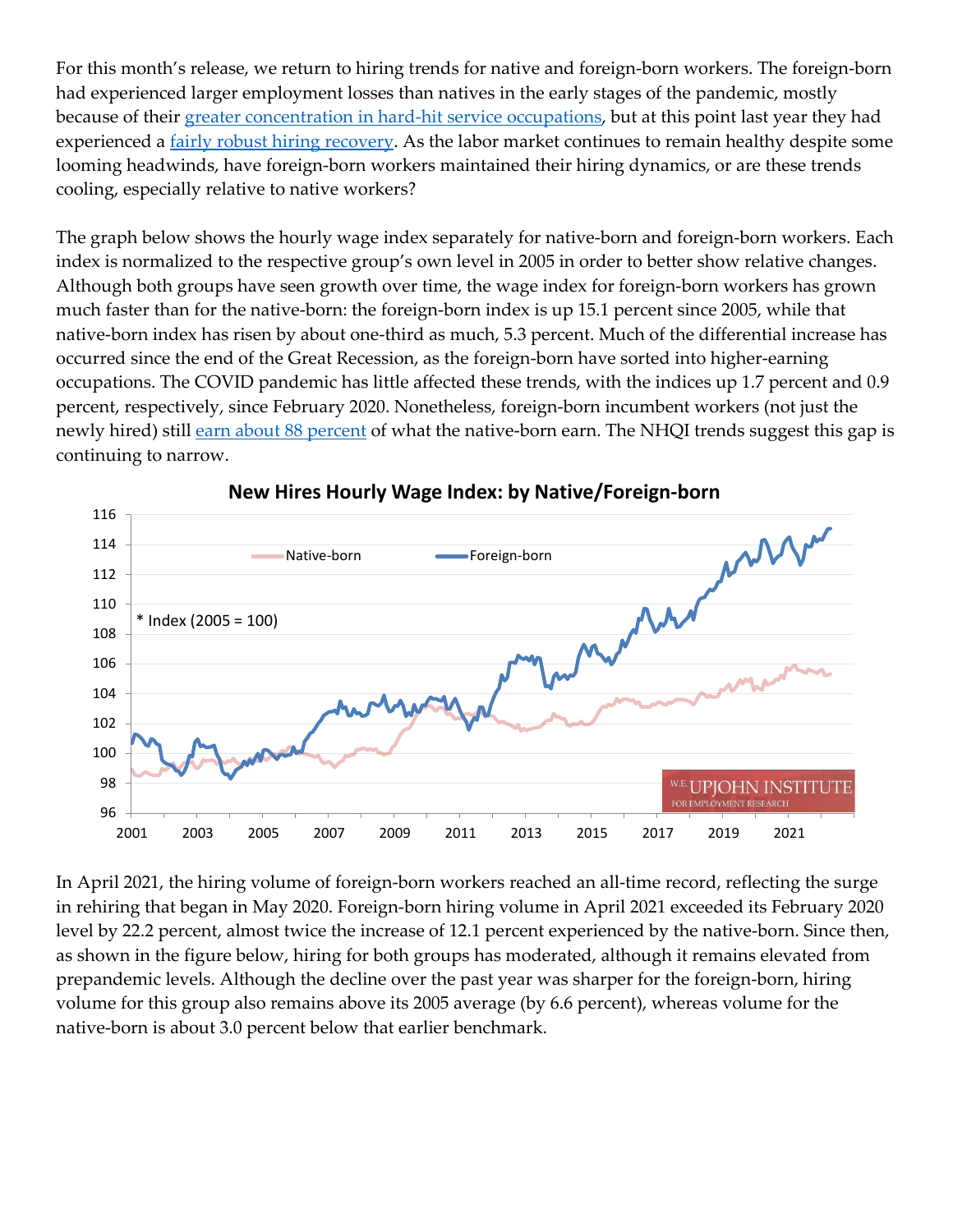

**New Hires Volume Index: by Native/Foreign-born**

Differential population growth explains most of this difference in hiring volume trends, even though international in-migration slowed dramatically in 2021 because of the pandemic. When we adjust for population by examining hiring rates, as in the figure below, we see that the foreign-born have actually experienced a lower propensity of taking a new job than their native-born counterparts since 2012 although the surge in spring of 2021 nearly brought the rates into parity. Over the past 12 months, though, hiring rates have fallen by 13.8 percent for the foreign-born and a somewhat smaller 10.1 percent for the native-born, once again opening a gap between the two.



### **New Hires Volume Per-capita: by Native/Foreign-born**

Despite the relative slowdown of foreign-born hiring, the longer-term growth in the foreign-born population and the continuing rise in the foreign-born wage index together imply that a larger share of the total earnings power of newly hired workers is accruing to the foreign-born. As illustrated in the final graph, this share rose from about 16 percent in the early 2000s to about 19 percent more recently.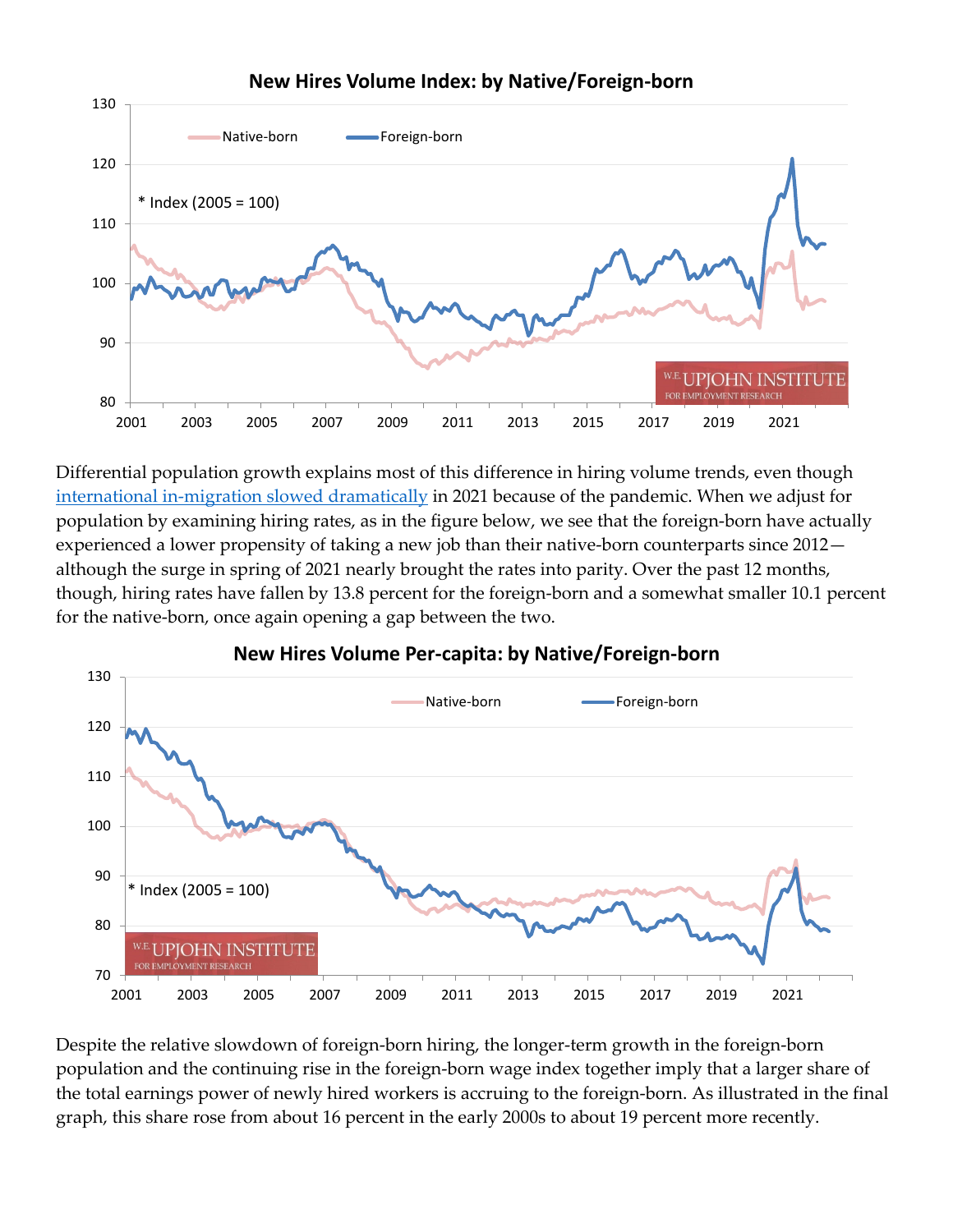Although the share has dipped slightly over the past 12 months, it remains above prepandemic levels and near its previous (prepandemic) high.



These statistics and many more, as well as interactive charts and data downloads, can be found at the website for the Upjohn Institute New Hires Quality Index: [www.upjohn.org/nhqi.](http://www.upjohn.org/nhqi/)

The full report, including methodology, can be found here: [https://www.upjohn.org/sites/default/files/2021-](https://www.upjohn.org/sites/default/files/2021-05/NHQI_report_0.pdf) [05/NHQI\\_report\\_0.pdf.](https://www.upjohn.org/sites/default/files/2021-05/NHQI_report_0.pdf)

All data will be regularly updated during approximately the first week of the second month following the reference of the data release month. For example, data for May 2022 will be released during the first week of July 2022. To sign up to regularly receive monthly press releases for the Upjohn Institute New Hires Quality Index, visit: [www.upjohn.org/nhqi/signup.](http://www.upjohn.org/nhqi/signup)

The W.E. Upjohn Institute for Employment Research is a nonprofit, nonpartisan research organization devoted to finding and promoting solutions to employment-related problems. The views expressed in the report are those of the author and do not necessarily reflect the views of the W.E. Upjohn Institute. Visit us at www.upjohn.org.